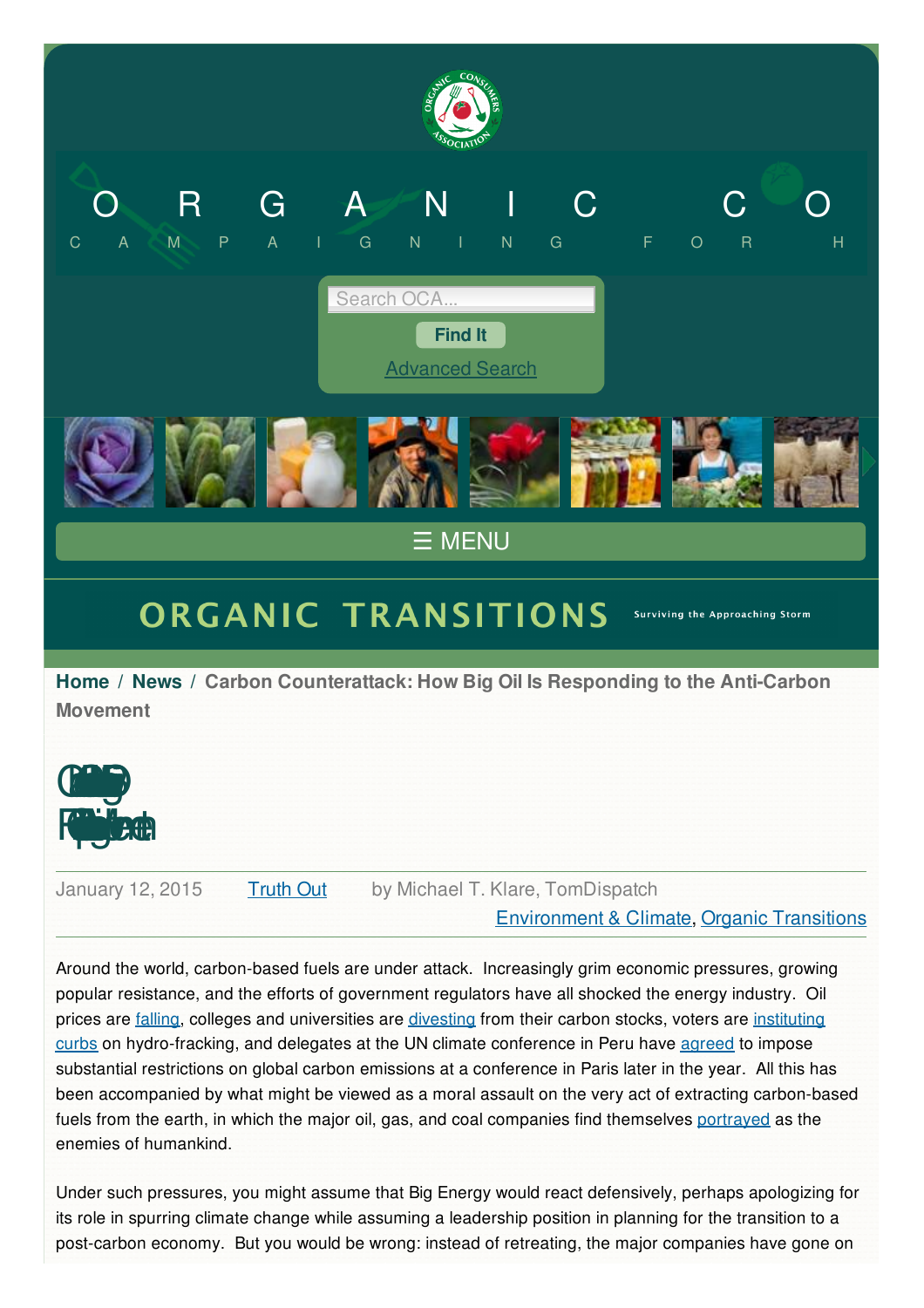the offensive, extolling their contributions to human progress and [minimizing](/file/wind-generators) the potential for renewable

replace fossil fuels in just about any imaginable future.

That the big carbon outfits would seek to perpetuate their privileged market position in the global economy is, of course, hardly surprising. After all, oil is the the most valuable commodity in international commerce and major producing firms like ExxonMobil, Chevron, and Shell regularly [top](http://fortune.com/fortune500/) lists of the world's most profitable enterprises. Still, these companies are not just employing conventional legal and



· Adapted From: davipt, kevincollins / Flickr) © [Lance](https://www.flickr.com/photos/truthout/4019814800/in/photolist-) Page / t r u t h o u t

corporate tactics to protect their position, they're mounting a moral assault of their own, claiming that fossil fuels are an essential factor in eradicating poverty and achieving a decent life on this planet.

Improbable as such claims may seem, they are being echoed by powerful officials around the world - typically, the leaders of carbon-producing nations like Russia and Saudi Arabia or the representatives of American energy-producing states like Texas and Kentucky. Count on one thing: this crew of fossil fuel enthusiasts is intent on ensuring that any path to a carbon-free future will, at best, be long and arduous. While you're at it, add top Congressional leadersto this crew, since many of the Republican victors in the 2014 midterm election are from oil and coal-producing states and regularly [laud](http://www.foxnews.com/politics/2014/10/14/mcconnell-grimes-exchange-accusations-their-first-and-only-kentucky-senate/) carbon production for its contribution to local prosperity, while pocketing [contributions](http://www.tomdispatch.com/blog/175924/) by Big Oil and other energy firms.

Unless directly challenged, this pro-carbon offensive --backed by copious Big Energy advertising --is likely to attract at least as much favor as the claims of anti-carbon activists. At this point, of course, the moral arguments against carbon consumption are -- or at least should be -- well known. The oil, gas, and coal companies, it is claimed, are selfishly pursuing mega-profits at the expense of the climate, the environment, our children and grandchildren, and even possibly a future of any reasonable sort for humanity as a whole. "Basically [the big energy companies have] said, we're going to wreck the planet, we don't care what you say, we think we can, and we dare you to stop us," [observed](http://texasclimatenews.org/wp/?p=9978) climate activist and [350.org](http://350.org/) cofounder Bill McKibben in a recent interview. This outlook was reflected in many of the signs carried by the estimated 400,000 [demonstrators](http://www.businessinsider.com/peoples-climate-march-new-york-city-photos-2014-9?op=1) who participated in the People's Climate March in New York City last September.

### Read the Full [Article](http://www.truth-out.org/news/item/28426-carbon-counterattack-how-big-oil-is-responding-to-the-anti-carbon-movement)